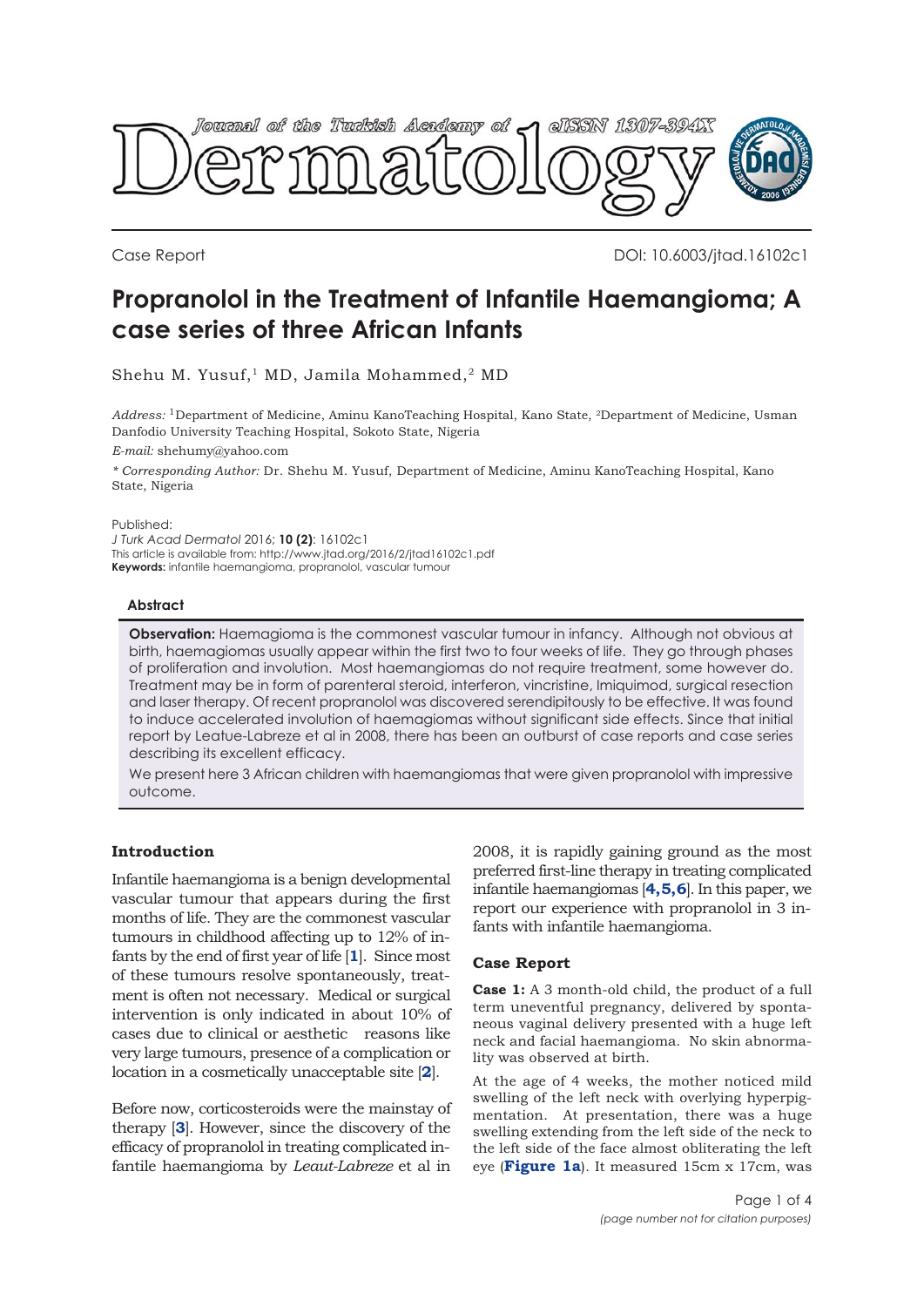#### <span id="page-1-0"></span>*J Turk Acad Dermato*l 2016; **10 (2)**: 16102c1. http://www.jtad.org/2016/2/jtad16102c1.pdf



**Figure 1a.** 3 month-old child with a huge left neck and facial haemangioma (before treatment)



**Figure 1b.** 3 month-old child with a huge left neck and facial haemangioma (after3 months on propranolol)



**Figure 2a.** 5-month old baby with right facial haemangioma (before treatment)



**Figure 2b.** 5-month old baby with right facial haemangioma (after 2 months on propranolol)

soft in consistency, warm, non-tender with overlying erythematous plaque, patches and macules.

After careful history and physical examination to ascertain risk factors or contraindications to using propranolol, propranolol was initiated at a dose of 0.5mg/kg/day divided in two doses. The first dose of the medication was started in the hospital under observation. Subsequently, the mother was told to feed the infant 2-3 hourly in order to prevent asymptomatic hypoglycaemia and, to promptly report any usual changes noticed while at home. The dose of propranolol was then increased gradually, to the maximal dose of 2mg/kg/day. By 3 months, the lesion had resolved almost completely (**Figure**

**1b**). Thereafter, the dose of propranolol was gradually tapered over 2 weeks and stopped.

**Case 2:** Case two was a 5-month old product of full term pregnancy, who presented with a plaquelike bright red infantile haemangioma on the right cheek extending to the medial canthus and upper lid of the right eye. The lesion had been growing rapidly over the previous 4 weeks (**Figure 2a**). The parents were afraid that it may obliterate the right eye. After careful history and physical examination, and ruling out contraindications to the use of propranolol, the child was started on propranolol using the same protocol as above. By 2 months, 80% of the lesion had resolved (**Figure 2b**). The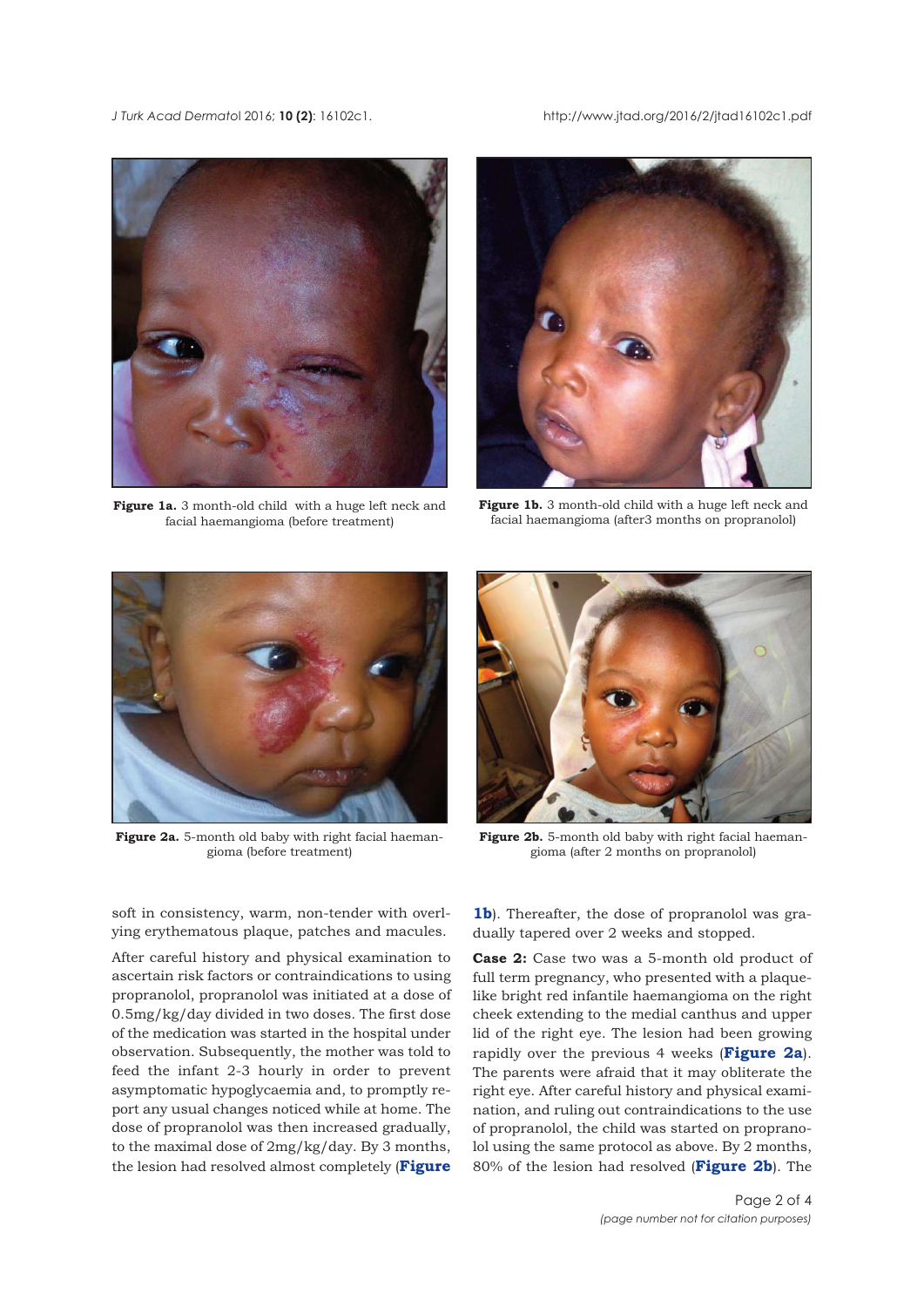*J Turk Acad Dermato*l 2016; **10 (2)**: 16102c1. http://www.jtad.org/2016/2/jtad16102c1.pdf



**Figure 3a.** 3 months old baby with haemangioma of right labium majora (before treatment)

child is still on oral propranolol and regular follow  $\overline{\mathbf{u}}$ 

**Case 3:** This was a 3 months old female child with right labium majora haemangioma. She presented with a progressively enlarging mass on the right labium majora (**Figure 3a**). Propranolol was also stated following the same protocol as above. By 2 months, 90% of the lesion had gone (**Figure 3b**). As at the time of writing this paper, the child is still on oral propranolol and regular follow up.

# **Discussion**

Infantile haemangioma is the commonest tumour of infancy [**[7](#page-3-0), [8, 9](#page-3-0)**]. Prevalence ranges from 1-3% at birth to 12% by the end of first year [**[4, 10](#page-3-0)**]. They are benign developmental vascular tumours that arise as a result of endothelial hyperplasia forming readily visible blood vessels. These vessels fail to anastomose with deeper cutaneous blood vessels forming islands of cutaneous embryonic angioblastic tissue. $^{11}$  Risk factors include prematurity, low birth weight, female sex, chorionic villus sampling [**[7, 8](#page-3-0)**]. Infantile haemangiomas are usually absent at birth but become apparent in 90% of cases during the first month increasing to 100% by the ninth month. Approximately 65% of these tumours are superficial, 15% are mixed and 20% are deep. These tumours can occur anywhere but about 60% occur on the head and neck region like in all our patients. There is usually a precursor lesion at birth in the form of macular area of hyperaemia or pallor in more than 80% of cases. However, in 20% of cases no



**Figure 3b.** 3 months old baby with haemangioma of right labium majora (after 4 weeks on propranolol)

precursor lesion could be seen, as in one of our patients [**[7](#page-3-0), [8](#page-3-0), [9, 10](#page-3-0)**].

Typically, these tumours are characterised by a proliferative phase during which the tumour rapidly increases in size and lasts for 3-18 months. This is now followed by an involutional phase that lasts for 1-5 years [**[8, 9](#page-3-0)**].

Corticosteroids (oral, topical or intralesional) were the first line treatment while other treatment modalities like interferon, imiquimod and surgery are reserved for resistant cases [**[9, 10](#page-3-0)**].

Propranolol is a non-selective B-blocker used in the treatment of hypertension, arrhythmias, thyrotoxicosis and migrane. In 2008, *Labreze* et al noticed the regression of a facial haemangioma in a child being treated for obstructive cardiomyopathy [**[4](#page-3-0)**]. Since then, Bblockers like propranolol (oral or topical), topical timolol and acebutalol have been used off-licence to treat complicated haemangiomas.

Possible mechanism of action of propranolol may include constriction of existing blood vessels, inhibition of growth of new vessels, triggering of apoptosis, decreasing the release of vascular endothelial growth factor and basic fibroblast growth factor [**[11](#page-3-0)**]. Propranolol is most effective when used during the growth phase of haemangioma although it may still be effective afterwards [**[11](#page-3-0)**]. There is no universally acceptable protocol for administering propranolol [**[11, 12](#page-3-0)**]. However, most literatures advocate the use of 2- 3mg/kg/day. The potential side effects of